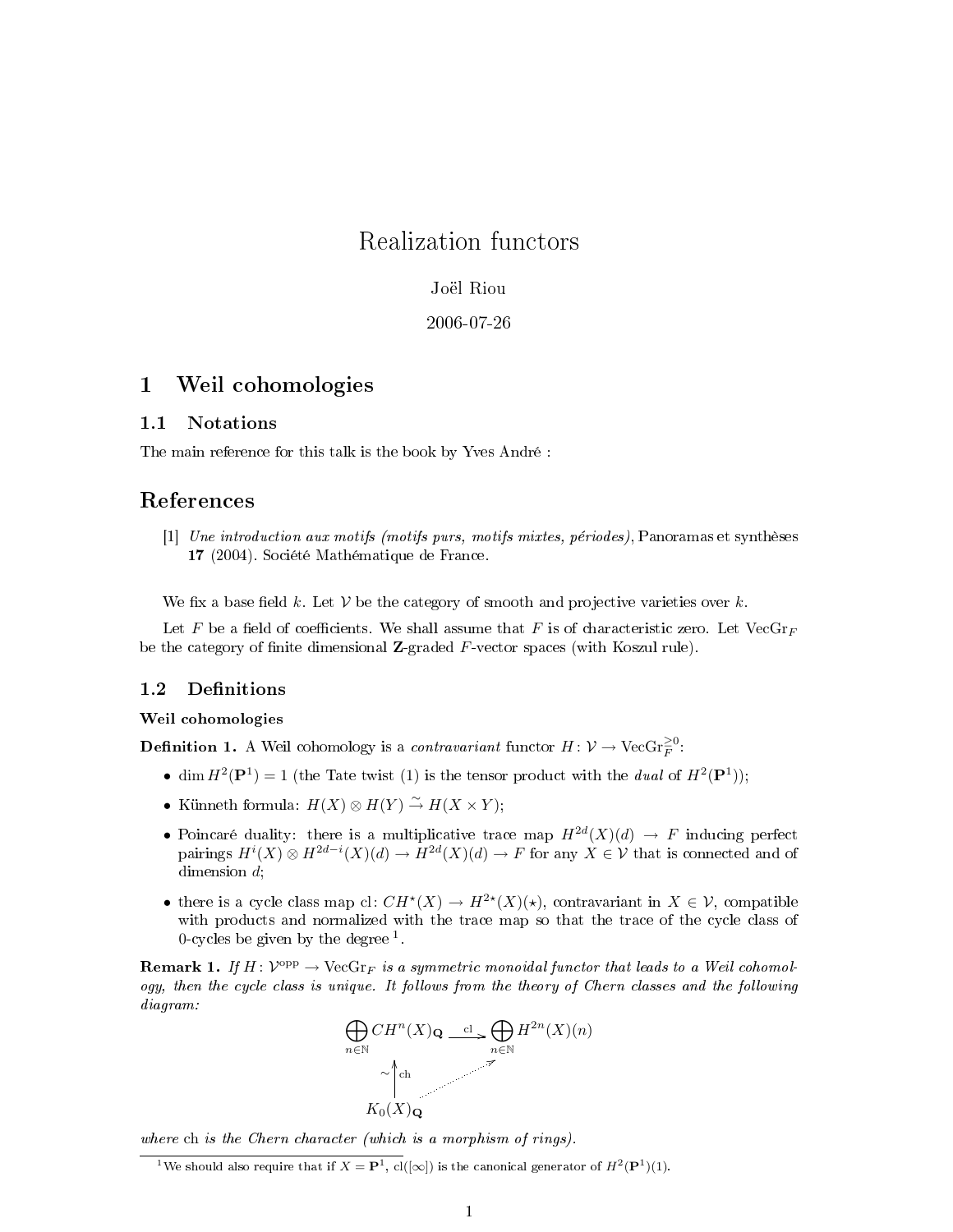#### Homological equivalence

**Definition 2.** A cycle  $x \in CH^d(X) \otimes F$  is homologically equivalent to zero (with respect to the Weil cohomology H) if  $cl x = 0$  in  $H^{2d}(X)(d)$ . This is an adequate equivalence relation on cycles. We have functors

$$
\text{Mot}_{\text{rat}} \to \text{Mot}_{\text{hom},F} \to \text{Mot}_{\text{num},F} .
$$

Conjecture 1 (Standard conjecture D). The functor

$$
Mothom,F \to Motnum,F
$$

is an equivalence of categories, i.e. a cycle is numerically equivalent to zero if and only if it is homologically equivalent to zero.

#### Action of a Chow correspondence on H

Let X and Y be in V. Let  $d_X$  be the dimension of X. Let  $\alpha \in CH^{d_X}(X \times Y)$ . The cycle class

provides an element

$$
\mathrm{cl}\,\alpha\in H^{2d_X}(X\times Y)(d_X)\ .
$$

We may use the Künneth formula to think of it as a family of elements in

$$
H^{2d_X-p}(X)(d_X)\otimes H^p(Y)\;,
$$

and then use the Poincaré duality to get elements in

$$
H^p(X)^\vee \otimes H^p(Y) \simeq \text{Hom}(H^p(X), H^p(Y)).
$$

We thus have defined the action  $H(X) \to H(Y)$  of the Chow correspondence  $\alpha$ .

Let Mot<sub>rat</sub> be the category of Chow motives. The Chow correspondence  $\alpha \in CH^{d_X}(X \times Y)$ corresponds to a morphism

$$
h(X) \to h(Y) .
$$

We actually get a (covariant) symmetric monoidal functor

$$
r_H\colon \operatorname{Mot}_{\operatorname{rat}}\to \operatorname{VecGr}_F
$$

that extends the functor defined on V as there are canonical isomorphisms  $r_H(h(X)) \simeq H(X)$  for all  $X \in \mathcal{V}$ .

The functor  $r_H$  factors through homological equivalence to give a faithful functor

$$
\text{Mot}_{\text{hom},F} \to \text{VecGr}_F.
$$

#### Weil cohomologies and ⊗-functors

We can give a new (equivalent) definition of a Weil cohomology :

**Definition 3.** A Weil cohomology is a symmetric monoidal functor

$$
r\colon\operatorname{Mot}_{\operatorname{rat}}\to\operatorname{VecGr}_F
$$

such that the part of  $r(L)$  of degree 2 is 1-dimensional <sup>2</sup>.

**L** is the Lefschetz motive :  $h(\mathbf{P}^1) = \mathbf{1} \oplus \mathbf{L}$ , its ⊗-inverse is the Tate motive **T**.

**Remark 2.** We may replace VecGr<sub>F</sub> by a more general ⊗-category so that Mot<sub>rat</sub> is the coefficient category of the universal Weil cohomology  $\mathcal{V}^{\text{opp}} \to \text{Mot}_{\text{rat}}$ .

<sup>&</sup>lt;sup>2</sup>We should also require  $r(h(X))$  be in nonnegative degrees.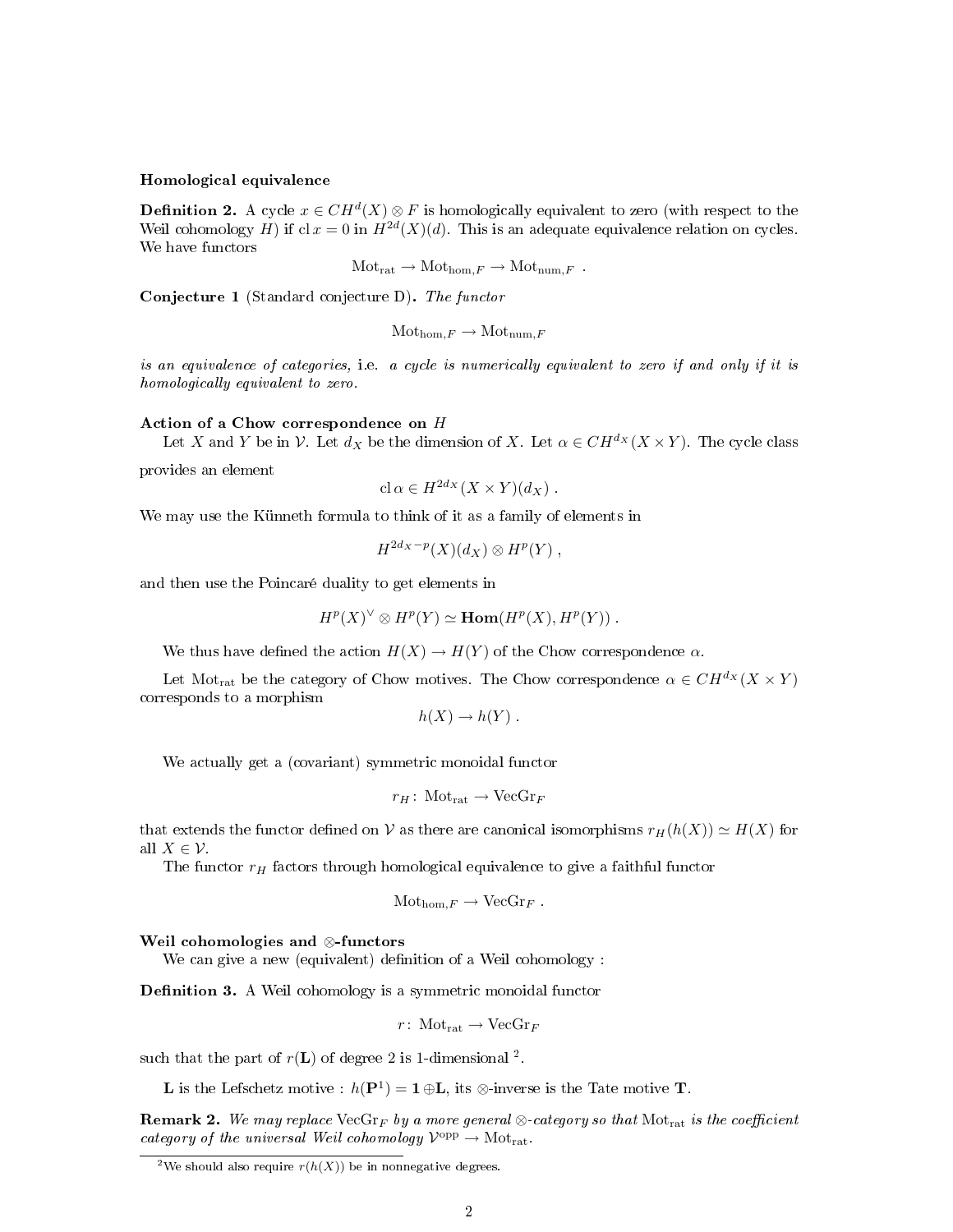### 1.3 Traces

### Strong dualities (Dold, Puppe)

Let  $\mathcal T$  be a  $\otimes$ -category.

**Definition 4.** Let M be an object of  $\mathcal{T}$ . We say that M admits a strong dual if there exists an object N of T and maps  $\eta: \mathbf{1} \to M \otimes N$  and  $\varepsilon: N \otimes M \to \mathbf{1}$  such that the following diagrams commute:



In that case, the internal Hom. functor  $\text{Hom}(M, -)$  exists. We have  $N \simeq M^{\vee} = \text{Hom}(M, 1)$ and there is a canonical isomorphism

$$
M^\vee\otimes X\stackrel{\sim}{\to}\mathbf{Hom}(M,X)
$$

for any  $X \in \mathcal{T}$ .

We say that  $\mathcal T$  is rigid if its objects have strong duals.

**Proposition 1.** The categories  $VecGr_F$  and  $Mot_{rat}$  are rigid.

In the case of Mot<sub>rat</sub>, let  $X \in \mathcal{V}$ ,  $d = \dim X$ . Let M be the motive of X and  $N = M \otimes \mathbf{T}^d$ . By definition (or by the projective bundle formula for Chow groups), there are isomorphisms

 $\text{Hom}_{\text{Motrat}}(\mathbf{1}, M \otimes N) \simeq CH^d(X \times X) \simeq \text{Hom}_{\text{Motrat}}(N \otimes M, \mathbf{1})$ .

We define  $\varepsilon$  and  $\eta$  to be the morphisms corresponding to the cycle associated to the diagonal  $\Delta_X$ in  $X \times X$ . We see that it makes  $N = h(X) \otimes \mathbf{T}^d$  the strong dual of  $M = h(X)$ .

#### Definition of traces

Let  $\mathcal T$  be a rigid ⊗-category.

**Definition 5.** Let  $f: M \to M$  be an endomorphism in T. We define the trace  $\text{tr}_{\mathcal{I}} f \in \text{End}_{\mathcal{I}}(1)$ of  $f$  as the following composition:

$$
1 \stackrel{\eta}{\to} M \otimes N \stackrel{f \otimes N}{\to} M \otimes N \simeq N \otimes M \stackrel{\varepsilon}{\to} \mathbf{1}
$$

 $(N$  is the strong dual of  $M$ ).

**Proposition 2.** Let  $F: \mathcal{T} \to \mathcal{T}'$  be a  $\otimes$ -functor between rigid  $\otimes$ -categories. Let  $f: M \to M$  be an endomorphism in T. Then there is an equality in  $\text{End}_{\mathcal{T}'}(1)$ :

$$
F(\operatorname{tr}_{\mathcal{I}} f) = \operatorname{tr}_{\mathcal{I}'} F(f).
$$

Lemma 6. We have some formulas:

$$
\text{tr}(f+g) = \text{tr } f + \text{tr } g \qquad \text{tr}(g \circ f) = \text{tr}(f \circ g)
$$

$$
\text{tr}(\lambda \cdot f) = \lambda \cdot \text{tr } f \qquad \text{tr}(^t f) = \text{tr } f
$$

**Lemma 7.** Let V be an object of  $\text{VecGr}_F$  and  $f: V \to V$  be an endomorphism. Then,

$$
\operatorname{tr}_{\operatorname{VecGr}_F}(f: V \to V) = \sum_{n \in \mathbf{Z}} (-1)^n \operatorname{tr}_F(f: V^n \to V^n) .
$$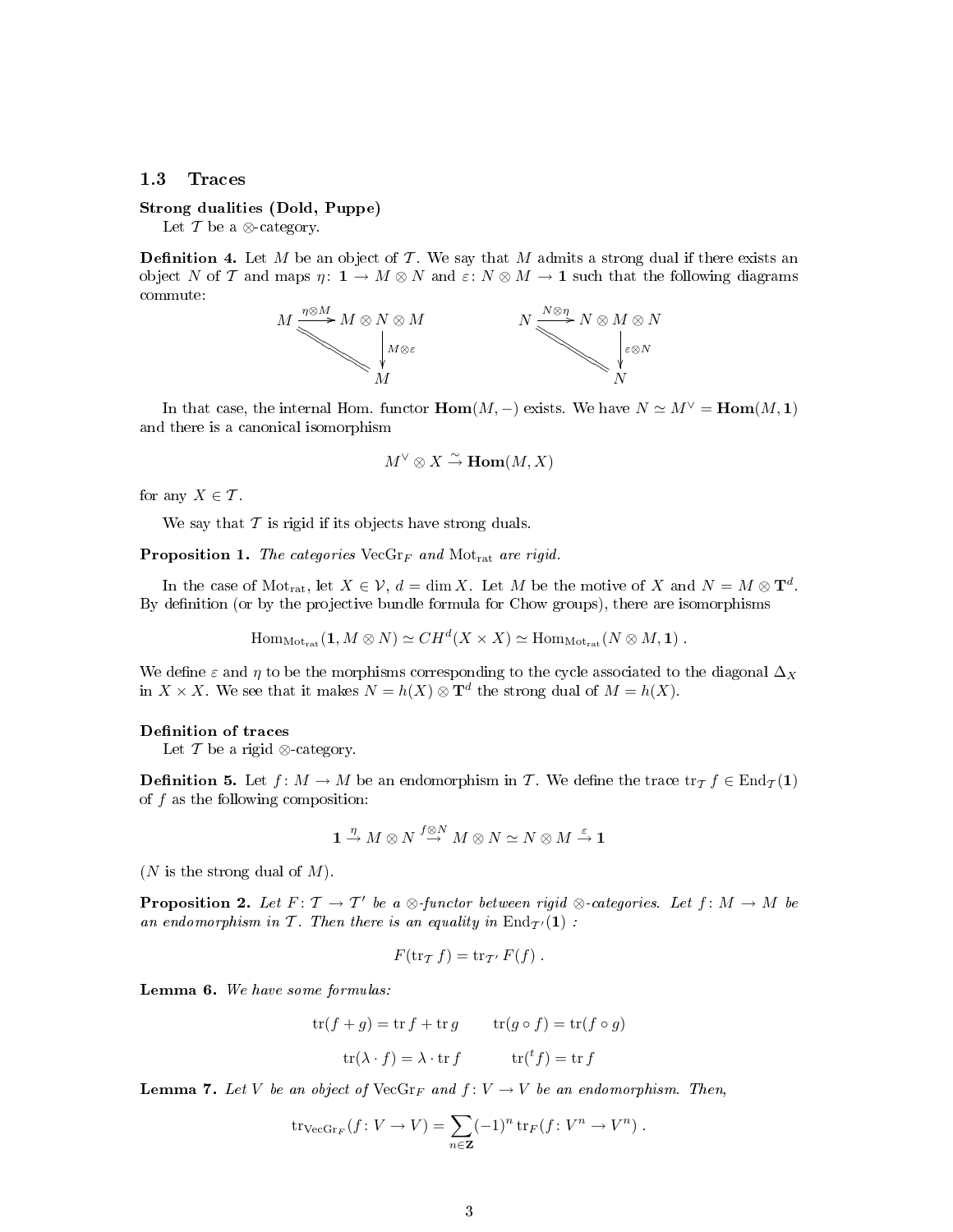#### Lefschetz's trace formula

**Theorem 8.** Let  $X \in \mathcal{V}$ . Let  $\alpha \in CH^{d_X}(X \times X)$  (which corresponds to an endomorphism  $\alpha: h(X) \to h(X)$  in Mot<sub>rat</sub>). Let  $[\Delta_X] \in CH^{d_X}(X \times X)$  be the class of the diagonal. Then there is an equality of integers:

$$
deg(\alpha \cdot [\Delta_X]) = \sum_{n=0}^{2d_X} (-1)^n tr(\alpha \colon H^n(X) \to H^n(X)).
$$

To prove this, we consider the ⊗-functor  $r_H$ : Mot<sub>rat</sub>  $\rightarrow$  VecGr<sub>F</sub> and use the formula

 $\text{tr}_{\text{Mot}_{\text{rat}}}(\alpha) = \text{tr}_{\text{VecGr}_F}(H(\alpha)) \in F$ .

We have computed the right hand side in this equality. It remains to compute the left hand side.

### Traces in Motrat

**Lemma 9.** For any map  $\alpha$ :  $h(X) \to h(X)$  identified as an element  $\alpha \in CH^d(X \times X)_Q$ , we have

$$
tr_{Mot_{rat}}(\alpha) = deg(\alpha \cdot [\Delta_X]).
$$

Let  $M = h(X)$  and  $N = h(X) \otimes \mathbf{T}^d$ , and  $\varepsilon$  and  $\eta$  like before. The composition

$$
\mathbf{1}\stackrel{\eta}{\to}M\otimes N\stackrel{\alpha\otimes N}{\to}M\otimes N\simeq N\otimes M
$$

is given by the transposition  ${}^t\alpha$  of  $\alpha$  in  $CH^d(X \times X)_\mathbf{Q}$ . Then, the composition

$$
1 \stackrel{\eta}{\to} M \otimes N \stackrel{\alpha \otimes N}{\to} M \otimes N \simeq N \otimes M \stackrel{\varepsilon}{\to} 1.
$$

is given by  $\deg({}^t\alpha \cdot [\Delta_X]) = \deg(\alpha \cdot [\Delta_X]).$ 

# 2 Applications

#### 2.1 Finite fields

#### Zeta functions over a finite field

Let  $k = \mathbf{F}_q$  be a finite field.

Let  $X$  be a smooth and projective variety over  $k$ .

**Definition 10.** The Zeta function of  $X/\mathbf{F}_q$  is :

$$
Z(X,t) = \exp\left(\sum_{n=1}^{\infty} \#X(\mathbf{F}_{q^n})\frac{t^n}{n}\right) \in \mathbf{Q}[[t]]
$$

We can consider the geometric Frobenius  $F: X \to X$  (the identity on the underlying topological space and  $x \mapsto x^q$  on the structural sheaf). It is a morphism of  $\mathbf{F}_q$ -schemes.

**Lemma 11.** Let  $F^n: X \to X$  be an iteration of the geometric Frobenius. Then,

$$
tr_{Mot_{rat}}(F^n: h(X) \to h(X)) = \#X(\mathbf{F}_{q^n}) .
$$

The set  $X(\mathbf{F}_{q^n})$  is in bijection with the set of fixed points of  $F^n$  acting on  $X(\overline{\mathbf{F}_q})$ . The differential of  $F^n$  is zero, so the intersection of the graph  $\mathrm{Gr}_{F^n}$  of  $F^n$  and  $\Delta_X$  in  $\bar{X} \times X$  is transversal. We thus have the equality

$$
\deg([{\rm Gr}_{F^n}]\cdot[\Delta_X])=\#X(\mathbf{F}_{q^n})
$$

since all the intersection multiplicities are  $1$ , which finishes the proof thanks to the computation of the traces in Motrat.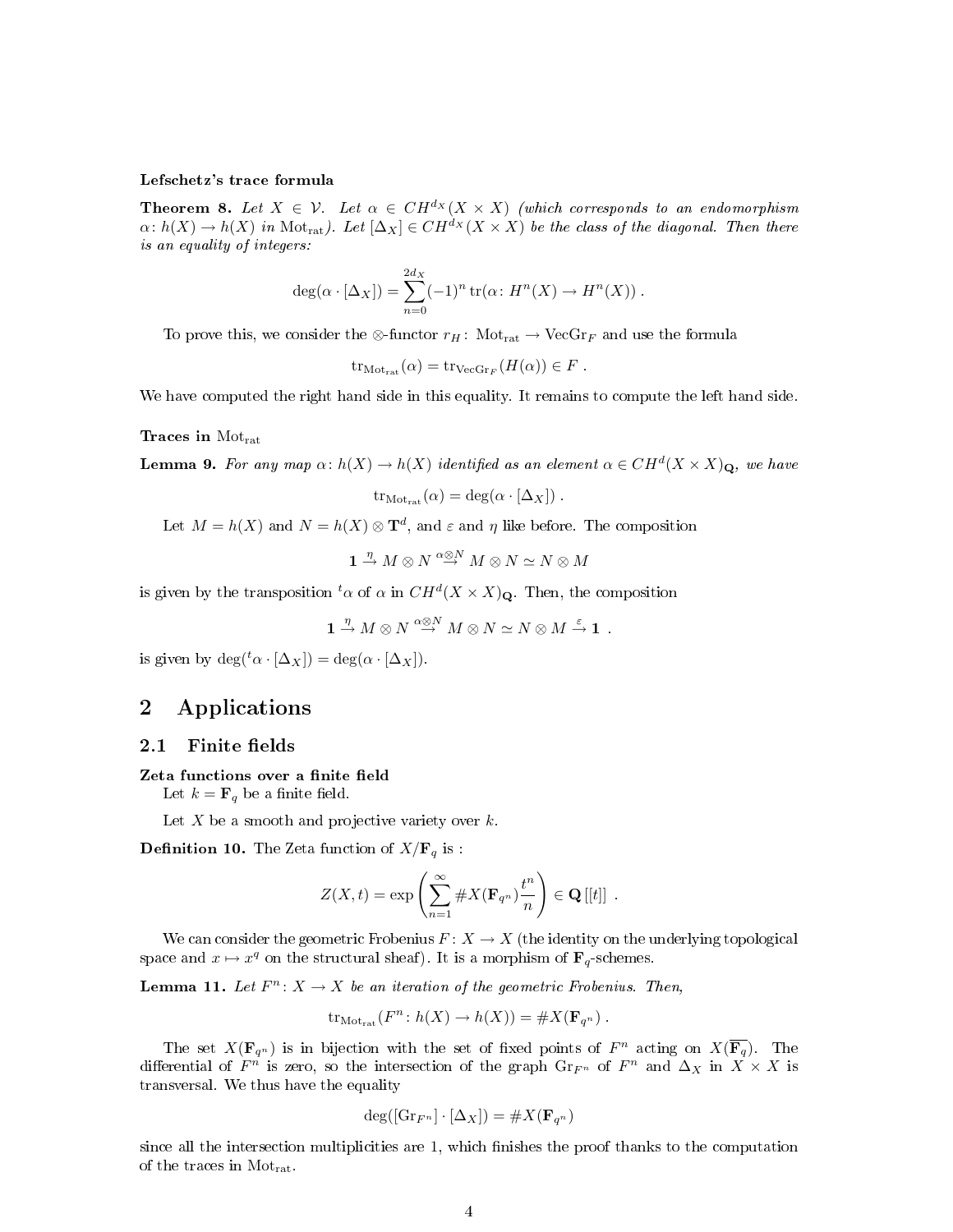#### Zeta functions in general ⊗-categories

**Definition 12.** Let  $f: M \to M$  an endomorphism of an object in a rigid ⊗-category T (for instance  $Mot_{rat}$  or  $VecGr_F$ ). We define

$$
Z(f,t) = \exp\left(\sum_{n=1}^{\infty} \text{tr}_{\mathcal{T}}(f^n) \frac{t^n}{n}\right) \in F[[t]]\ ;
$$

where  $F = \text{End}_{\mathcal{T}}(1) \otimes \mathbf{Q}$  is the coefficient ring.

Note that the previous computations shows that

$$
Z(X,t) = Z(F \colon h(X) \to h(X), t)
$$

if X is a smooth and projective variety over  $\mathbf{F}_q$ .

#### Rationality of Zeta functions

**Theorem 13.** Let  $f: M \to M$  be a endomorphism of a motive in Mot<sub>rat</sub>. If H is a Weil cohomology, then  $Z(f, t)$  is a rational function. More precisely, if  $P_n(t) = \det(\mathrm{id} - tf : H^n(X) \to$  $H^n(X)$ )  $\in$  F  $[t]$  for any integer n, then

$$
Z(f,t) = \prod_{n \in \mathbf{Z}} P_n(t)^{(-1)^{n+1}}.
$$

Using the realization functor  $r_H$ : Mot<sub>rat</sub>  $\rightarrow$  VecGr<sub>F</sub>, we can replace Mot<sub>rat</sub> by VecGr<sub>F</sub>. By "dévissage", one reduces to the case of the multiplication  $F \to F$  by an element  $\lambda$  where  $F \in$  $VecGr_F$  is in degree zero; it then reduces to the following identity :

$$
Z(\lambda: F \to F, t) = \exp\left(\sum_{n=1}^{\infty} \frac{(\lambda t)^n}{n}\right) = \frac{1}{1 - \lambda t}.
$$

Remark 3.

$$
\mathbf{Q}[[t]] \cap F(t) = \mathbf{Q}(t) .
$$

#### Some formal formulas

The geometric Frobenius defines a ⊗-endomorphism F of the identity functor on Mot<sub>rat</sub>. We can define the Zeta function of a motive M over  $\mathbf{F}_q$  with respect to this endomorphism  $F: M \to M$ .

There are some formulas :

$$
Z(M \otimes \mathbf{T}^{d}, q^{d}t) = Z(M, t) ;
$$
  

$$
Z(M^{\vee}, \frac{1}{t}) = (-t)^{\chi(M)} \prod_{n \in \mathbf{Z}} \det(H^{n}(f))^{(-1)^{i}} \cdot Z(M, t) .
$$

The integer  $\chi(M)$  is the Euler characteristic of M (*i.e.* the trace of the identity on M).

Then, one may use the Poincaré duality isomorphism  $h(X)^{\vee} \simeq h(X) \otimes \mathbf{T}^d$  to get the following functional equation:

#### Functional equation of the Zeta function

**Theorem 14** (Functional equation). Let X be a smooth projective d-dimensional variety over  $\mathbf{F}_q$ .

$$
Z(X,t) = \varepsilon \cdot t^{-\chi(M)} q^{-\frac{d\chi(M)}{2}} Z(X, \frac{1}{q^d t}),
$$

where  $\varepsilon = (-1)^r$  where r is the multiplicity of  $q^{\frac{d}{2}}$  as an eigenvalue of F acting on  $H^{\frac{d}{2}}(X)$ ).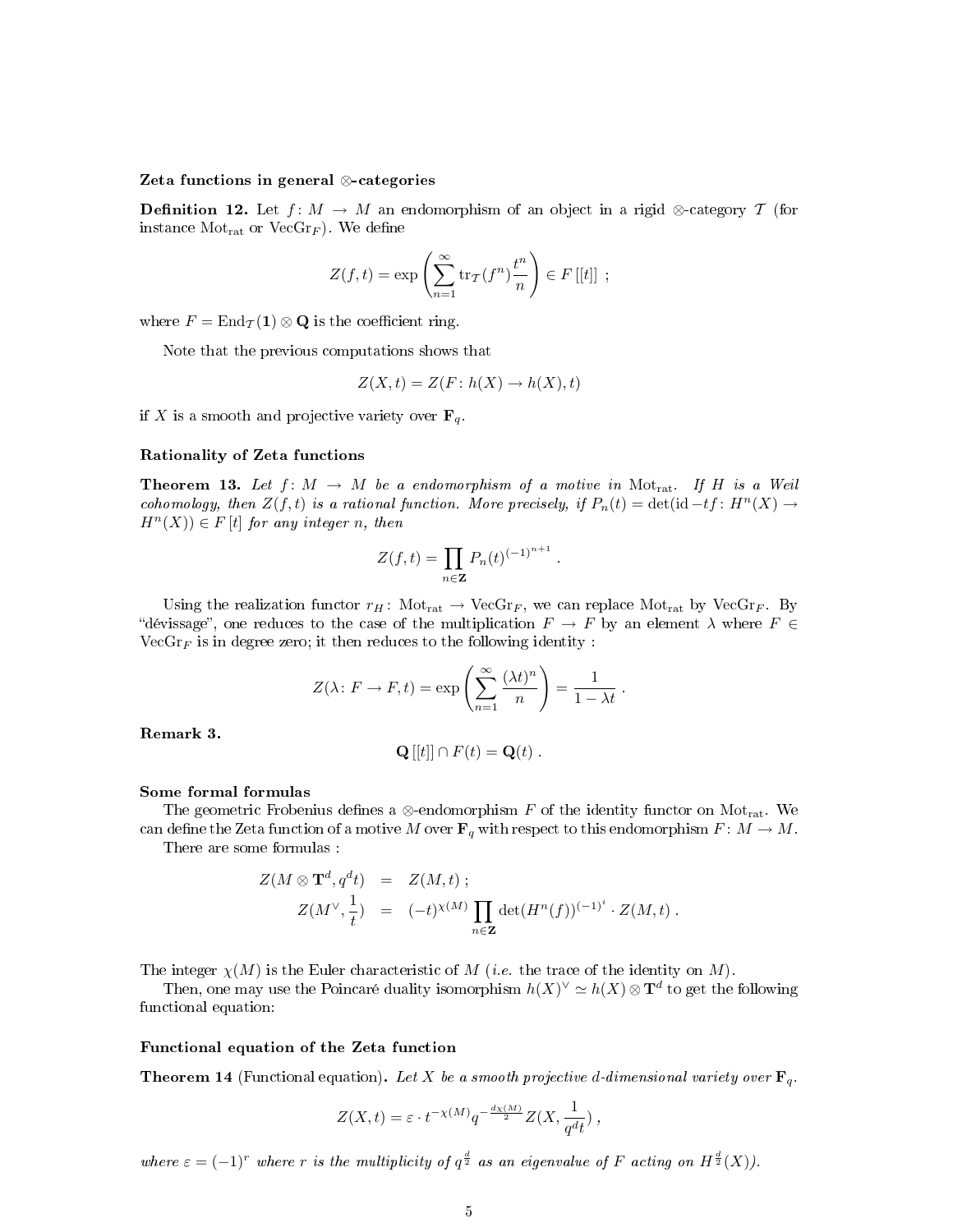### 2.2 Numerical equivalence

#### Definition of numerical equivalence

**Definition 15.** Let  $X \in \mathcal{V}$  and A be **Z** or a field F of characteristic zero, then a cycle x of codimension i on X (of dimension d) with coefficients in A is numerically equivalent to zero if for any cycle y of codimension  $d - i$  on X, we have

$$
\deg(x \cdot y) = 0 \in A ;
$$

this is an adequate equivalence relation on cycle. We define  $A^i_{\text{num}}(X;A)$  to be the equivalence classes modulo cycles numerically equivalent to zero.

**Exercise 1.** For any field  $F$  of characteristic zero, we have a canonical isomorphism

$$
A^i_{\text{num}}(X) \otimes_{\mathbf{Z}} F \xrightarrow{\sim} A^i_{\text{num}}(X;F) .
$$

#### Finite generation

**Theorem 16.** Assume that there exists a Weil cohomology over a field k with some coefficient field F (of characteristic zero). Then, for any  $X\in\mathcal{V},$  the  ${\bf Z}\text{-}module$   $A^i_{\text{num}}(X)$  is finitely generated and torsion free.

There is a surjection of  $F$ -vector spaces

$$
A^i_{\rm hom}(X;F) \to A^i_{\rm num}(X;F) \simeq A^i_{\rm num}(X) \otimes_{\mathbf{Z}} F.
$$

We have an obvious injection  $A^i_{\text{hom}}(X;F) \to H^{2i}(X)(i)$  of F-vector spaces. So,  $A^i_{\text{num}}(X) \otimes \mathbf{Q}$  is finite dimensional. Use the embedding

$$
A^i_{\text{num}}(X) \to \text{Hom}(A^{d-i}_{\text{num}}(X), \mathbf{Z})
$$

to prove that  $A^i_{\text{num}}(X)$  is a finitely generated group.

### 2.3 Semi-simplicity

### Jannsen's semi-simplicity theorem

**Theorem 17.** For any characteristic zero coefficient field F, the category  $Mot_{num,F}$  of motives modulo numerical equivalence is a semi-simple abelian category.

The major step is to prove that for any  $X \in \mathcal{V}$ , the algebra

$$
End_{\mathrm{Mot}_{\mathrm{num},F}}(h(X)) = A_{\mathrm{num}}^{d_X}(X \times X; F)
$$

is finite dimensional and semi-simple. We may extend the coefficient field  $F$  so that there exists a Weil cohomology. Let  $\mathcal{R} \subset \text{End}_{\text{Mot}_\text{hom,F}}(h(X))$  be the Jacobson radical. Let  $f \in \mathcal{R}$ . We want to

prove that f is numerically equivalent to zero. Let g be any element in  $\text{End}_{\text{Mot}_{\text{hom},F}}(h(X))$ .

$$
\begin{array}{rcl}\n\text{tr}(g \circ f) & = & 0 \\
\text{tr}(g \circ f) & = & \text{deg}(f \cdot {}^t g) \\
\text{variance of the trace formula.}\n\end{array}
$$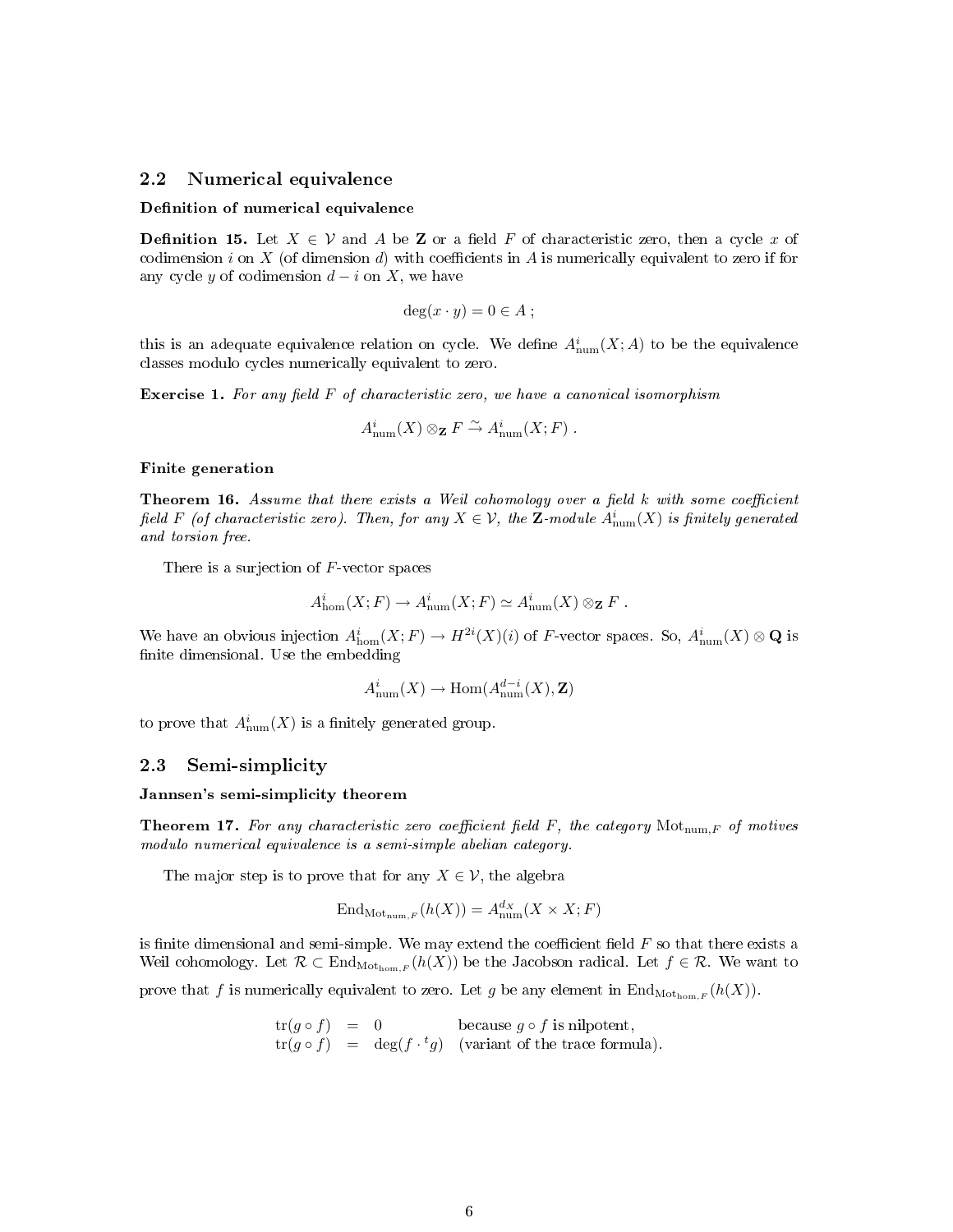# 3 Examples

### 3.1 "Classical" Weil cohomologies

### Classical Weil cohomologies

Let p be the characteristic of the base field k. We define the list of classical Weil cohomologies:

| cohomology        | groups                                     | coeff.       | restrictions                       |
|-------------------|--------------------------------------------|--------------|------------------------------------|
| étale             | $H^{\star}_{\scriptscriptstyle{\theta}}(X$ | $\mathbf{Q}$ | $\ell \neq p, k \rightarrow k_{s}$ |
| <b>Betti</b>      | $H^{\star}_{\mathbf{p}}(X)$                | Q            | $\sigma\colon k\to{\bf C}$         |
| algebraic De Rham | $H^{\star}_{\mathrm{DR}}(X)$               |              | $p=0$                              |
| crystalline       | $H^{\star}_{\mathrm{cris}}(X)$             | W(k)         | $p > 0$ , k perfect                |

### 3.2 Realization functors

Realization functors on pure motives



### 3.3 Review of Hodge theory

### Review of Hodge theory

**Definition 18.** A pure Q-Hodge structure of weight  $n \in \mathbb{Z}$  is a finite dimensional Q-vector space  $V$  endowed with a decomposition of the  $C$ -vector space

$$
V\otimes_{\mathbf{Q}}\mathbf{C}=\bigoplus_{p+q=n}V^{p,q}
$$

such that  $\overline{V^{p,q}} = V^{q,p}$ . The Hodge filtration on  $V \otimes_{\mathbf{Q}} \mathbf{C}$  is defined by  $\mathscr{F}^p(V \otimes_{\mathbf{Q}} \mathbf{C}) = \bigoplus_{p' \geq p} V^{p',q}$ .

**Theorem 19** (Classical Hodge theory). Let X be a compact  $C$ -analytic variety. If there exists a Kähler metric on X, then  $H^n(X, \mathbf{Q})$  is endowed with a pure  $\mathbf{Q}$ -Hodge structure of weight n.

### 3.4 Comparison theorems

#### Comparison isomorphisms

There are several comparison isomorphisms if one extends scalars:

- $r_{\ell} \stackrel{\sim}{\rightarrow} r_{\mathcal{B}} \otimes_{\mathbf{Q}} \mathbf{Q}_{\ell}, k \subset \mathbf{C}$  (Artin);
- $r_B \otimes_{\mathbf{Q}} \mathbf{C} \stackrel{\sim}{\to} r_{\text{DR}} \otimes_k \mathbf{C}, k \subset \mathbf{C}$  (Serre, Grothendieck);
- $r_p \otimes_{\mathbf{Q}_p} \text{B}_{\text{DR}} \simeq r_{\text{DR}} \otimes_k \text{B}_{\text{DR}}$ ,  $k/\mathbf{Q}_p$  algebraic (Fontaine, Tsuji, Faltings). B<sub>DR</sub> is a p-adic period ring<sup>3</sup> which is a discrete valuation field with residue field  $\mathbf{C}_p$ ;

<sup>&</sup>lt;sup>3</sup>There are several such rings...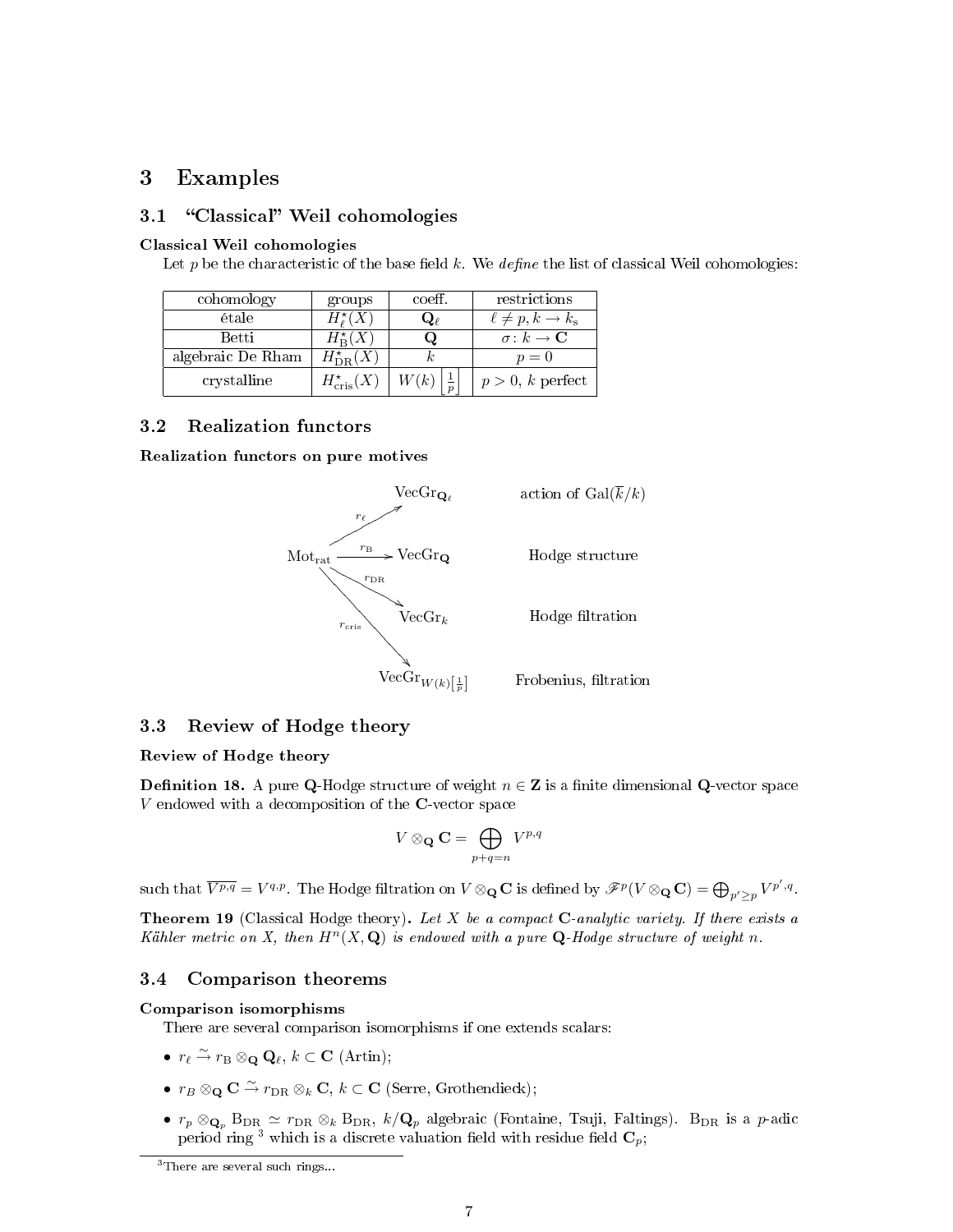• if  $\mathscr X$  is a projective and smooth scheme over a complete valuation ring R (of unequal characteristic, with perfect residue field  $k$ ), then there is a canonical isomorphism

$$
H^{\star}_{\mathrm{DR}}(\mathscr{X}_{\eta}) \simeq H^{\star}_{\mathrm{cris}}(\mathscr{X}_{s}) \otimes_{W(k)[\frac{1}{p}]} K ,
$$

where K is the quotient field of R (Berthelot-Ogus).

## 4 Absolute Hodge cycles, motivated cycles

### 4.1 Absolute Hodge cycles

#### Absolute Hodge cycles (Deligne)

We assume that the base field  $k$  is algebraically closed and of finite transcendance degree over Q.

**Definition 20.** Let  $X \in \mathcal{V}$ . We define

$$
H_{\mathbf{A}}^{n}(X) = H_{\mathrm{DR}}^{n}(X/k) \times \left( \prod_{\ell} H_{\mathrm{\acute{e}t}}^{n}(X; \mathbf{Z}_{\ell}) \right) \otimes \mathbf{Q};
$$

it is a  $k \times \mathbf{A}^{\text{f}}$ -module  $(\mathbf{A}^{\text{f}} = \hat{\mathbf{Z}} \otimes \mathbf{Q})$ .

For any embedding  $\sigma: k \to \mathbb{C}$ , we have a comparison isomorphism:

$$
H^n(X(\mathbf{C})_{\sigma};\mathbf{Q})\otimes (\mathbf{C}\times\mathbf{A}^{\mathrm{f}})\stackrel{\sim}{\leftarrow} H^n_{\mathbf{A}}(X)\otimes_{k\times\mathbf{A}^{\mathrm{f}}}\left(\mathbf{C}\times\mathbf{A}^{\mathrm{f}}\right).
$$

**Definition 21.** An element  $x \in H^{2n}_{\mathbf{A}}(X)(n)$  is a Hodge cycle with respect to some embedding  $\sigma\colon k\to\mathbf{C}$  if

- the image of x in  $H^{2n}_{\mathbf{A}}(X)(n) \otimes_{k \times \mathbf{A}^{\mathrm{f}}} (\mathbf{C} \times \mathbf{A}^{\mathrm{f}})$  lies in the rational subspace  $H^{2n}(X(\mathbf{C})_{\sigma};\mathbf{Q})$ ;
- the component of x in  $H^{2n}(X(\mathbf{C})_{\sigma};\mathbf{Q})(n)$  is in Hodge bidegree  $(0,0)$ .

The element x is an absolute Hodge cycle if it is a Hodge cycle for all embeddings  $\sigma: k \to \mathbb{C}$ .

**Lemma 22.** For any  $X \in \mathcal{V}$ , and  $x \in CH^d(X)$ . The family of classes in cohomologies given by the various cycle classes of x provides an element in  $H^{2d}_{\bf A}(X)(d)$  that is an absolute Hodge cycle.

**Definition 23.** In the definition of Mot∼, we may replace  $A^{\star}_{\sim}(-)$  by absolute Hodge cycles in  $H^{2\star}_{\bf A}(-)(\star)$  to define a Tannakian  $^4$  category  ${\rm Mot}_{\bf AH}.$ 

Remark 4. We have an obvious faithful functor

 $Mot<sub>hom</sub> \rightarrow Mot<sub>AH</sub>$ .

If the Tate conjecture or the Hodge conjecture is true, then it is an equivalence.

### 4.2 Motivated cycles

### Improvement: Motivated cycles (André)

Let  $k$  be a field of characteristic zero and  $H$  be a classical Weil cohomology.

Conjecture 2 (Standard conjecture B). Let  $X \in \mathcal{V}$ ,  $d = \dim X$ . Let D be an ample divisor on D. Then for any i, the upper injective map is surjective:

$$
A_{\text{hom},\mathbf{Q}}^{i}(X) \xrightarrow{\qquad [D]^{d-2i}} A_{\text{hom},\mathbf{Q}}^{d-i}(X)
$$
\n
$$
\downarrow \qquad \qquad \downarrow
$$
\n
$$
H^{2i}(X)(i) \xrightarrow[\text{hard Lefschetz}]{\sim} H^{2d-2i}(X)(d-i)
$$

<sup>&</sup>lt;sup>4</sup>One has to change the commutativity constraint, see Sujatha's notes.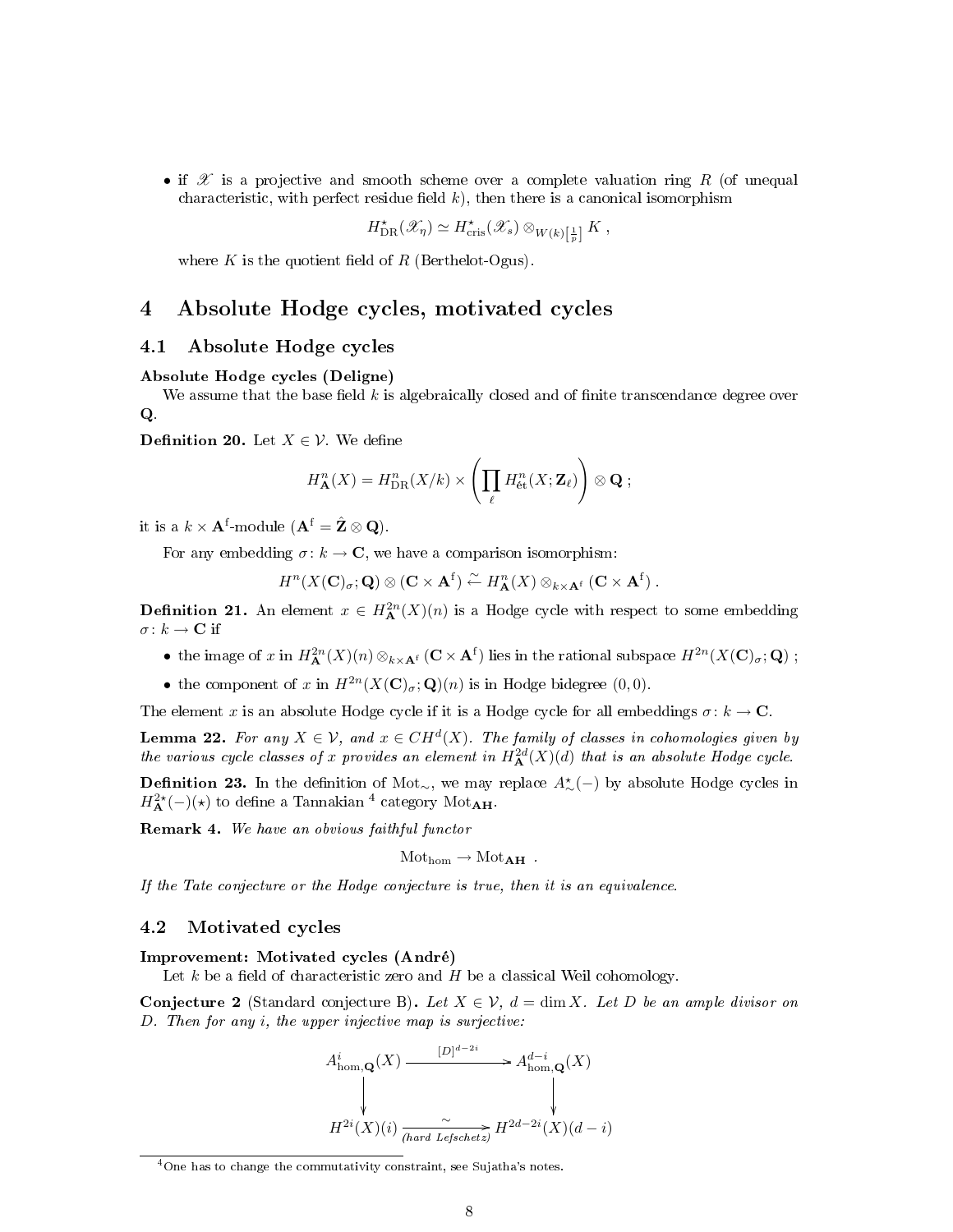We want to enlarge morphisms in  $Mot_{hom,Q}$  to force the standard conjecture B (of Lefschetz type) to be satisfied in that setting.

#### Definition of motivated cycles

We can define a category Cohom like Mot<sub>∼</sub> but so as to have

$$
\mathrm{Hom}_{\mathrm{Cohom}}(h(X), h(Y)) = H^{2d_X}(X \times Y)(d_X) \simeq \mathrm{Hom}(H(X), H(Y)).
$$

**Definition 24.** There exists a smallest Q-linear pseudoabelian sub-⊗-category Mot<sub>mot</sub> of Cohom containing Mot<sub>hom,</sub> Q and such that for any  $X \in \mathcal{V}$  and D an ample divisor on X, the upper injective map is bijective :



where  $A_{\text{mot}}^n(X) = \text{Hom}_{\text{Mot}_{\text{mot}}}(\mathbf{L}^n, h(X))$  are "motivated cycles".

**Remark 5.** The faithful functor  $\text{Mot}_{\text{hom},\mathbf{Q}} \to \text{Mot}_{\text{mot}}$  is an equivalence of categories if and only if the standard conjecture B (Lefschetz) is true.

**Proposition 3.** The category  $Mot<sub>mot</sub>$  does not depend on the classical Weil cohomology and there is an obvious faithful functor  $\text{Mot}_{\text{mot}} \to \text{Mot}_{\text{AH}}$ .

**Proposition 4** (" $B \Rightarrow C$ "). For any  $X \in V$ , the Künneth projectors in End<sub>Cohom</sub> $(h(X))$  are defined in  $Mot<sub>mot</sub>$ 

**Proposition 5.** Mot<sub>mot</sub> is a neutral Tannakian category.  $(\Rightarrow$  unconditional definition of the motivic Galois group).

#### 4.3 Hodge cycles on abelian varieties

#### Hodge cycles on abelian varieties

**Theorem 25** (Deligne). Let A be an abelian variety over an algebraically closed field k embedded in C. Any Hodge cycle is an absolute Hodge cycle.

**Theorem 26** (André). Let A be an abelian variety over an algebraically closed field k embedded in C. Any Hodge cycle is a motivated cycle.

# 5 Mixed realizations

### 5.1 Abelian category of mixed realizations

### Absolute Hodge style's mixed realizations (Jannsen, Deligne)

Let k be a field embeddable in C and k be an algebraic closure of k.

**Definition 27** (sketch). The abelian category  $MR_k$  of mixed realizations is the category whose objects are families of objects:

- $H_{\text{DR}}$  is a k-vector space with a Hodge filtration and a weight filtration;
- $H_{\sigma}$  (for any embedding  $\sigma: k \to \mathbb{C}$ ) is a mixed **Q**-Hodge structure;
- $H_{\ell}$  (for any prime number  $\ell$ ) is a  $\mathbf{Q}_{\ell}$ -vector space with an action of  $Gal(\overline{k}/k);$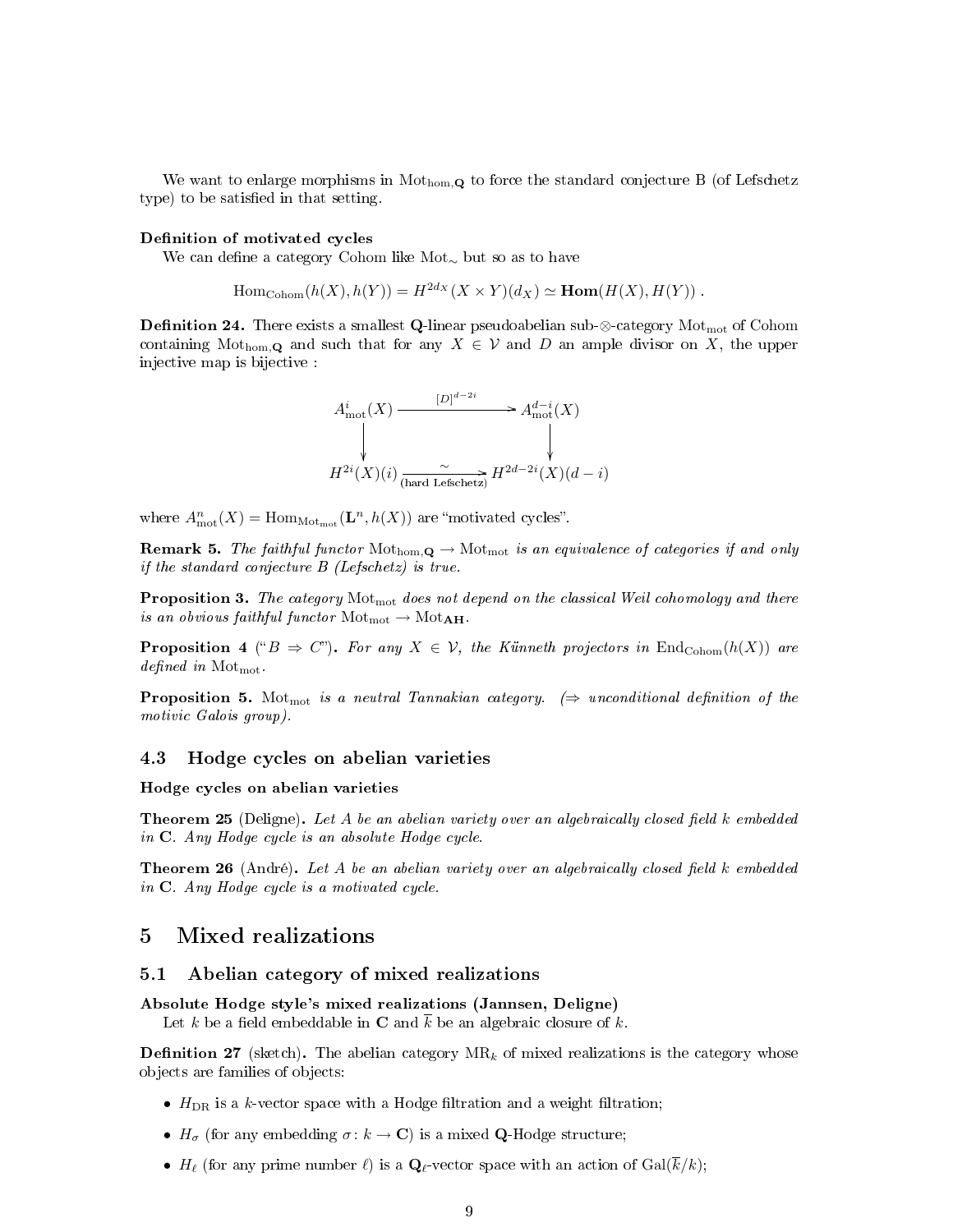with comparison isomorphisms.

**Proposition 6.** MR<sub>k</sub> is a  $Q$ -neutral Tannakian category.

Problem 28. Define objects in such a way that they would have a "geometric origin".

**Definition 29.** Mixed motives are defined by Jannsen to be the sub-Tannakian category of  $MR_k$ generated by  $H(U)$  for any smooth variety U over k.

Problem 30. There is no unconditional good notion of an abelian category of mixed motives.

### 5.2 Triangulated categories of mixed motives

Triangulated categories of mixed motives



**Theorem 31** (Levine, Ivorra).  $\bullet$   $\text{DM}_{gm}(k)^{\text{opp}} \simeq \mathscr{D} \mathscr{M}(k)$  (k of characteristic zero);

•  $\text{DM}_{gm}(k; \mathbf{Q})^{\text{opp}} \simeq \mathscr{DM}(k; \mathbf{Q})$  (k perfect).

Theorem 32 (Voevodsky). There is a canonical functor

$$
\mathrm{Mot}_{\mathrm{rat}}(k)^{\mathrm{opp}} \to \mathrm{DM}_{\mathrm{gm}}(k)
$$

that is fully faithful.

### 5.3 Contravariant realization functors

Contravariant triangulated realization functors

$$
DM_{gm}(k)^{\text{opp}} \xrightarrow{\text{(Huber)}} D_{MR_k} \xrightarrow{\sigma: k \to \mathbf{C}} D^b(MHS_{\mathbf{Q}})
$$
\n
$$
\downarrow^{\text{(Ivorra)}} \qquad \qquad \downarrow^{\text{(Ivora)}} \qquad \qquad \downarrow^{\text{(IV-1)}}
$$
\n
$$
D^b_c(k_{\text{\'et}}; \mathbf{Z}_\ell) \xrightarrow{\otimes \mathbf{Q}_\ell} D^b(k_{\text{\'et}}, \mathbf{Q}_\ell) \qquad D^b(\text{Vec}_k)
$$

The hard part in these constructions is to get functoriality of complexes computing cohomologies with respect to *finite correspondences*.

**Remark 6.** These functors obviously lead to "regulators". If  $X \in \mathbf{Sm}_k$ , by definition,

 $H^p(X, \mathbf{Z}(q)) = \text{Hom}_{\text{DM}_{gm}(k)}(M(X), \mathbf{Z}(q)[p])$ .

For instance, the étale realization functor gives a map

$$
H^p(X, \mathbf{Z}(q)) \to H^p_{\text{\'et}, \text{cont}}(X, \mathbf{Z}_{\ell}(q)) .
$$

Using his definition of a motivic category  $\mathscr{A}(k)$ , Levine constructed a mixed realization functor

$$
\mathscr{DM}(k) \to \mathrm{D}^\mathrm{b}_{\mathrm{MR}_k}
$$

that provides Betti, étale, Hodge, etc. realizations.

However, it is not clear whether or not these functors coincide with the ones defined on Voevodsky's category.